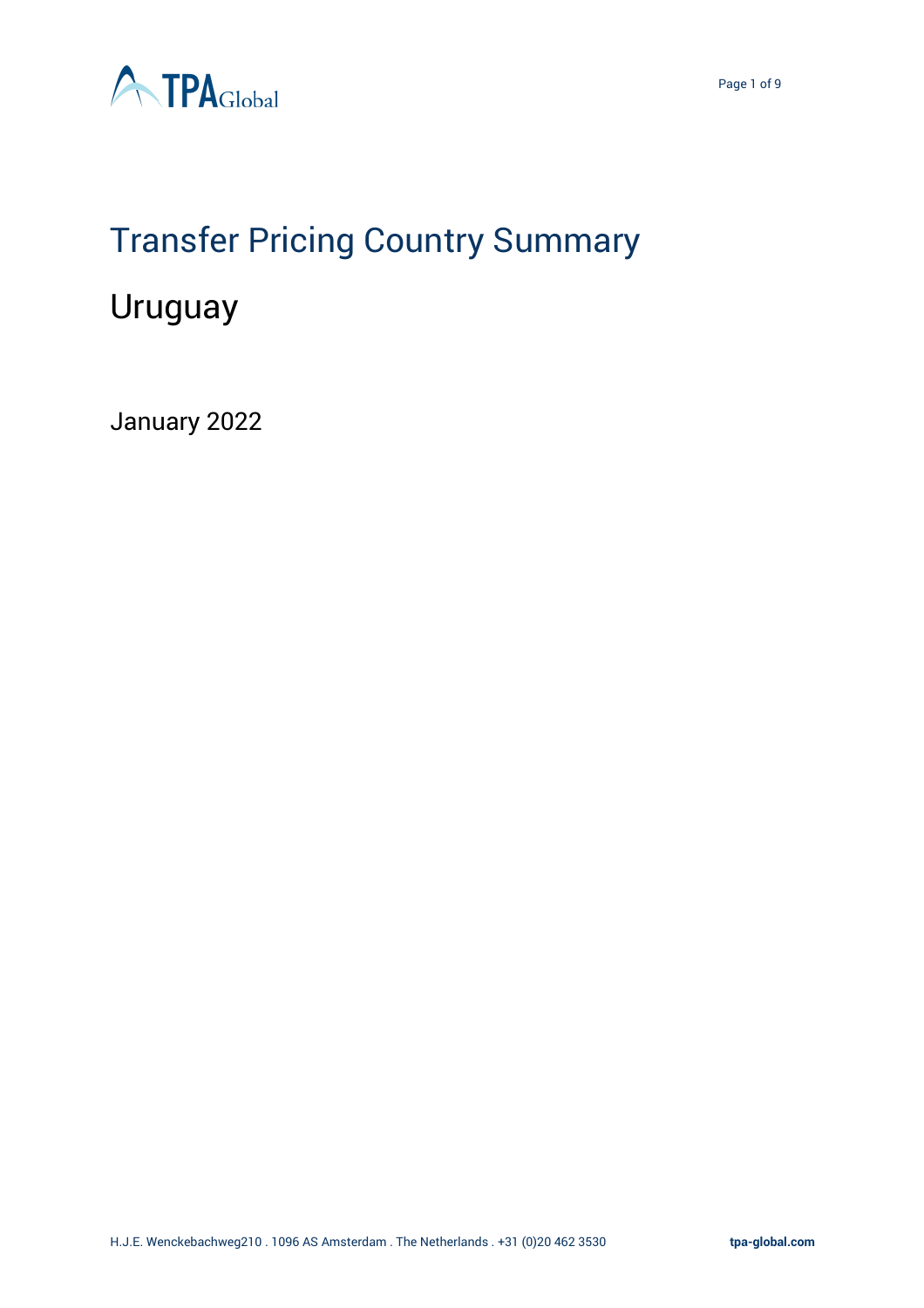| 1.           |    |                                                                               |
|--------------|----|-------------------------------------------------------------------------------|
| 2.           |    |                                                                               |
| a)           |    |                                                                               |
|              | b) |                                                                               |
| c)           |    |                                                                               |
| d)           |    |                                                                               |
| e)           |    |                                                                               |
| f)           |    |                                                                               |
| 3.           |    |                                                                               |
| a)           |    |                                                                               |
| b)           |    |                                                                               |
| c)           |    |                                                                               |
| d)           |    |                                                                               |
| e)           |    |                                                                               |
| f)           |    |                                                                               |
| g)           |    |                                                                               |
| h)           |    | Production Process for TP Relevant Returns, Documents, Forms and Financials 7 |
| i)           |    |                                                                               |
| j)           |    |                                                                               |
| k)           |    |                                                                               |
| $\mathsf{I}$ |    |                                                                               |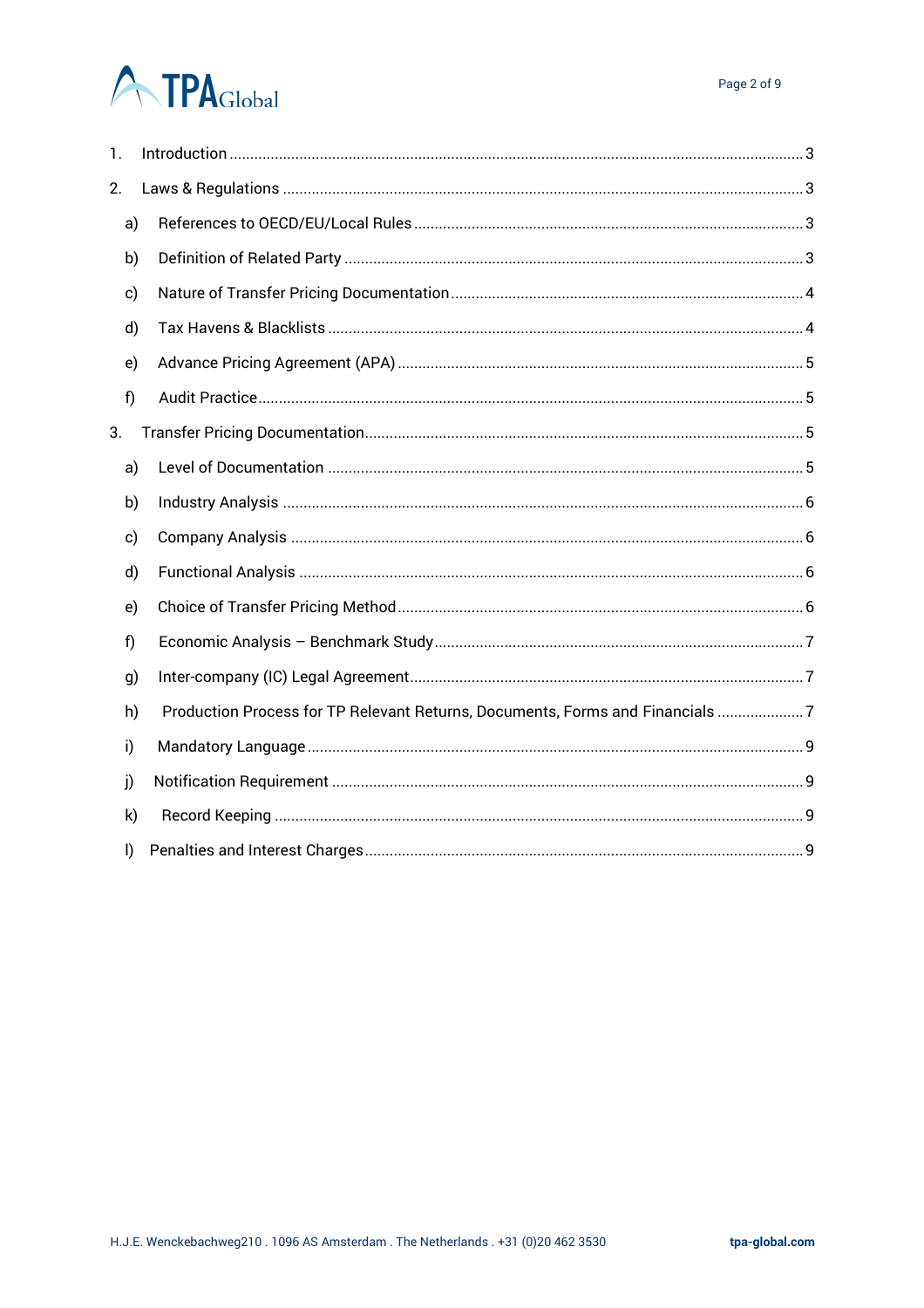

#### <span id="page-2-0"></span>1. Introduction

Since 2017, Uruguay has formal transfer pricing documentation requirements to prepare the master file, country-by-country reporting and transfer pricing report along with other local TP forms.

#### <span id="page-2-2"></span><span id="page-2-1"></span>2. Laws & Regulations

#### a) References to OECD/EU/Local Rules

Transfer pricing legislation was implemented in 2007, with the "Tax Reform Law". In 2009, the official framework on Transfer Pricing was introduced with the Decree 56/2009 and the Resolution 2084/009. Later, Decree 392/009, Resolution 818/010 and 819/010 were published. Recently on 26 October 2018, Decree 353/018 was published by Uruguay's Ministry of Economy and Finance (MEF), which governs the transfer price documentation requirements laid down in Law 19,484 of 5 January 2017. The Decree specifies definitions for the CbC report and Master File's production and presentation.

The DGI published Resolution 94/019 on the provisions for CbC reports on 4 January 2019. The Resolution contains instructions for reporting entities and information to be reported, notification procedures, and dates for reporting. The Resolution is retrospectively effective for reporting periods beginning on or after 1 January 2017.

#### b) Definition of Related Party

<span id="page-2-3"></span>The definition regarding related parties is set in Article 1 of the Decree 56/009. Therefore, a related party relationship for tax purposes is considered between:

- Those who conduct transactions with related parties constituted resident, filed resident or located abroad; and falling in Art. No. 3 of Title No. 4 Ordered Text 1996;
- Those who obtain income from personal services outside the dependency ratio reached by the Income Tax of Economic Activities by option or mandatory inclusion according to the provisions of Art. No. 5 of Title No. 4 Revised Text 1996, and conduct transactions with related parties constituted resident, filed resident or located abroad;
- Those who perform transactions constituted resident, filed residing or located in countries with low or no taxation or benefiting from a special scheme for low or no taxation entities. They are included in the provisions of these literal transactions with entities operating in customs enclaves, including those based on national territory, and benefit from a regime of low or no taxation.

According to Resolution 2084/009, two or more entities can be considered as related parties when one of the following cases applies:

- When one of them owns at least 10 % of the capital of another;
- When one of them owns significant influence over the others parties;
- Two or more parties that share:
	- $\circ$  one common party that possesses at least 10 % of the capital of each;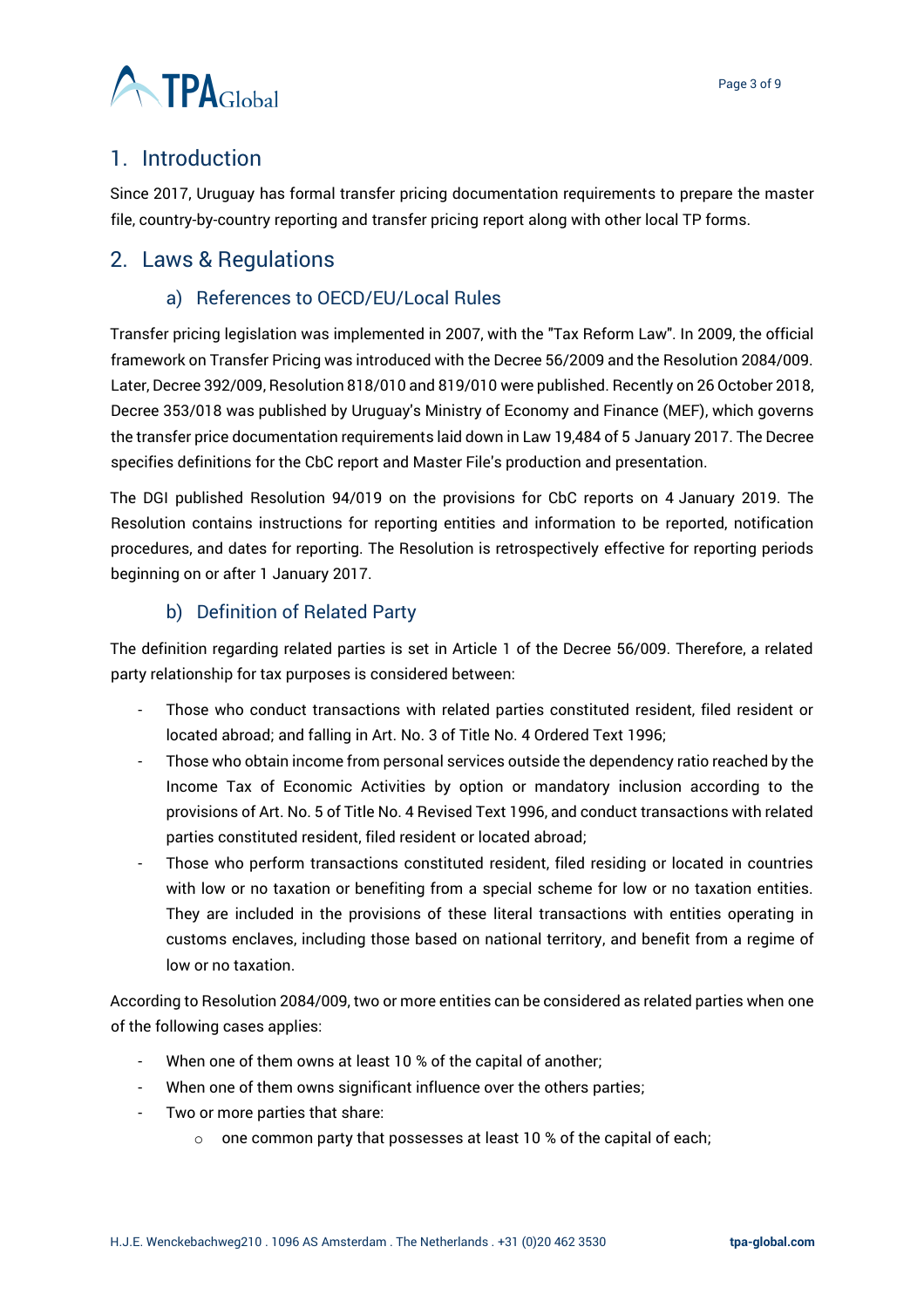

- $\circ$  one common party that possesses at least 10 % of the capital of one or more parties and possesses significant influence over the other parties;
- $\circ$  one common party that possesses significant influence over the other parties;
- Two or more entities that have common directors, officers or managers administrators;
- One entity has the technology property that underlies activities for the other entities;
- One party that possesses the votes necessary to control another;
- One party that agrees to preferential contractual terms with another that differ from those that would have been agreed to between third parties in similar circumstances, (but not limited to) volume discounts, financing terms and consignment delivery;
- One party that develops an activity of importance solely in relationship to another party, or the existence of which is justified solely in relationship to such other party (e.g. sole supplier or customer);
- One party that provides a substantial portion of the financing necessary for the development of the commercial activities, including the granting of guarantees of whatever type in the case of third party financing.
- One party that enjoys exclusivity as agent, distributor or licensee with respect to the purchase and sale of goods, services and intangible rights of another;
- One party that participates with another in associations without a separate legal existence pursuant to which such party maintains significant influence over the determination of prices;
- One party that participates significantly in the establishment of the policies of another relating to general business activities, raw materials acquisition and production/marketing of products;
- One party that assumes responsibility for the losses or expenses of another;
- The directors, officers, or managers/administrators of one party who receive instructions from or act in the interest of another party; and the management of a company is granted to a subject (via contract, circumstances, or situations) who maintains a minority interest in the capital of such company.

#### c) Nature of Transfer Pricing Documentation

<span id="page-3-0"></span>Taxpayers undertaking transactions with related parties located abroad are required to fill in Form 3001, file a transfer pricing report, and present the necessary statutory financial statements.

#### d) Tax Havens & Blacklists

<span id="page-3-1"></span>The Tax Authority published Resolution No. 001/2020 (the Resolution) on 3 January 2020, creating a list consisting of 40 countries with low or no-tax jurisdictions and special regimes. The list unites different listings of low- and no-tax nations and jurisdictions for transfer pricing, corporate income tax, non-resident income tax, individual income tax, and net wealth tax that had previously been published individually.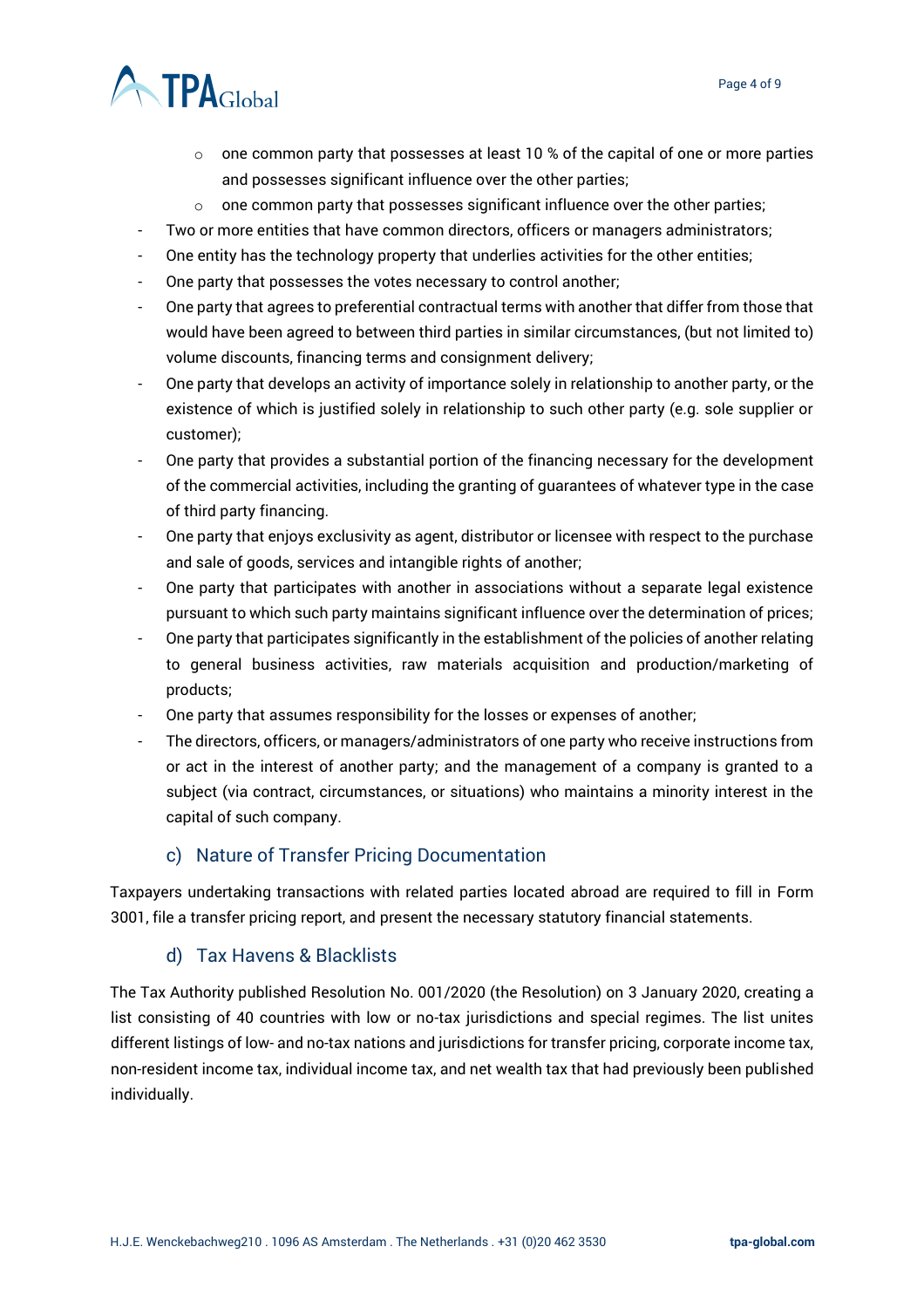The Resolution states that nations and jurisdictions may be removed from the list if (i) exchange of information on request is fully applicable, and (ii) Uruguay's Ministry of Economy and Finance has initiated an automatic exchange of financial account information for tax purposes bilaterally.

#### e) Advance Pricing Agreement (APA)

<span id="page-4-0"></span>Decree 392/009 in Article 7 previews the Advance Pricing Agreement. The DGI can celebrate APA with the taxpayers, who must be signed before the realisation of transactions and may not exceed 3 fiscal years. The DGI establishes the conditions and formalities required to sign such agreements.

#### f) Audit Practice

<span id="page-4-1"></span>The DGI (The Fiscal Administration of Uruguay) is entitled to perform transfer pricing audits to test whether transactions carried out between related parties have been agreed in accordance with the arm's length principle.

The taxpayer is required to substantiate that the transactions with foreign related parties are undertaken on an arm's length basis and in accordance with the transfer pricing rules and regulations.

When prices or value agreed in transactions with related parties do not meet the arm's length standards, the DGI is entitled to make appropriate adjustments, as the valuation agreed between the related parties would result in lower taxation in Uruguay.

The DGI has a department of International Tax performing the transfer pricing audits.

#### <span id="page-4-3"></span><span id="page-4-2"></span>3. Transfer Pricing Documentation

#### a) Level of Documentation

The taxpayer is required to prepare the following transfer pricing documentation:

- Master file consistent with Annex I to Chapter V of the Transfer Pricing Guidelines;
- Transfer Pricing Report according to local legislation;
- Country-by-country report consistent with Annex III to Chapter V of the Transfer Pricing Guidelines;
- Specific transfer pricing returns (separate or annexed to the tax return).

A Transfer Pricing Report must include:

- Information on activities and functions developed;
- Information on risks assumed and assets employed;
- Facts and circumstances are taken into account for the analysis;
- Details and quantification of the transactions that should be disclosed according to the transfer pricing requirements;
- Identification of the foreign related parties with which the transactions being declared are carried out;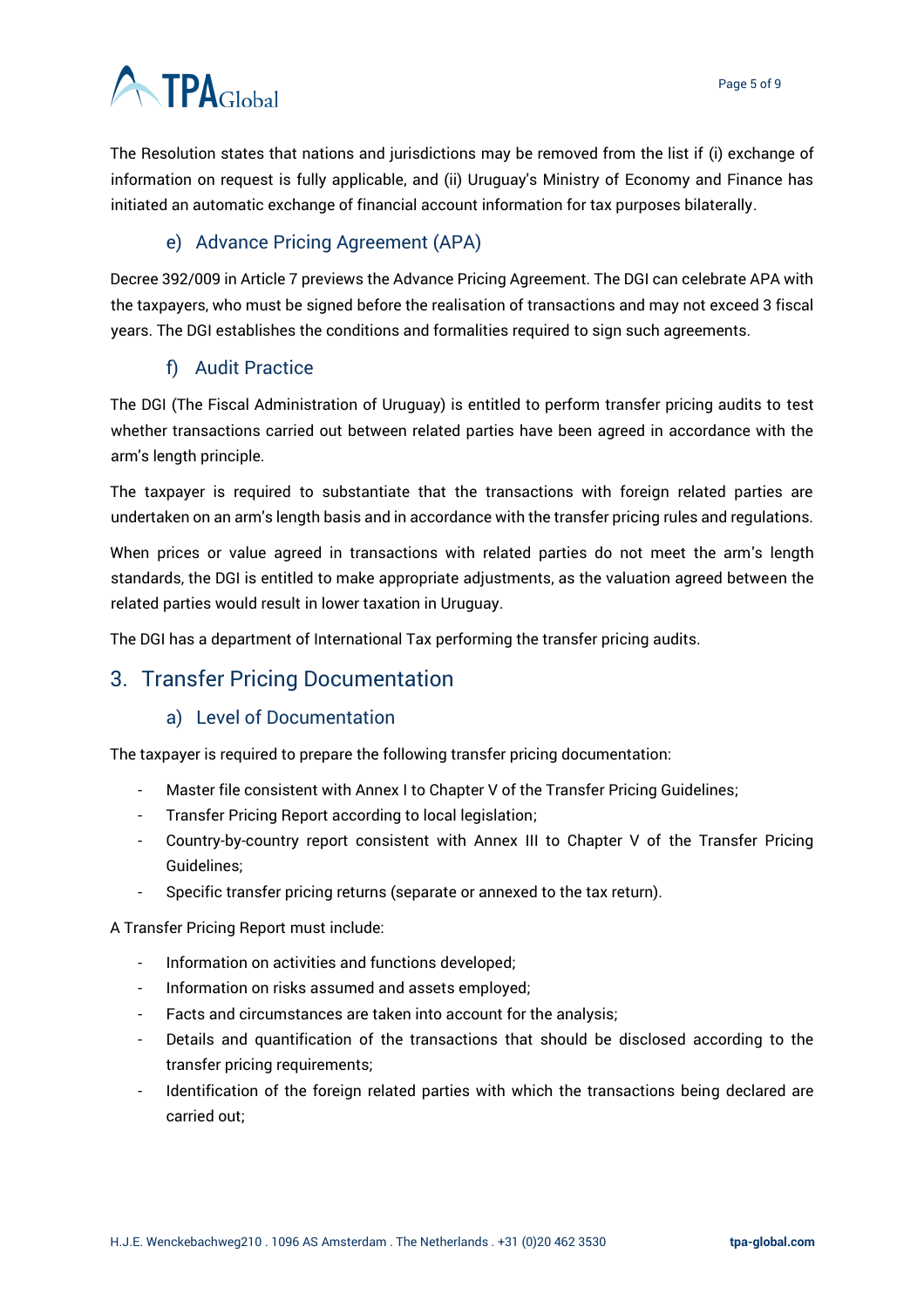

- Information on the method employed for the justification of the transfer prices taken, stating the reasons for considering them the best methods;
- Identification of the comparables selected;
- Identification of the sources used for the selection of comparables;
- Details and justification of the comparables rejected;
- Details and justification of the comparability adjustments performed;
- The median and inter-quartile range;
- The transaction of the income statement of the comparable parties corresponding to the fiscal years is necessary for the comparability analysis, with an indication of the source of information.

#### b) Industry Analysis

<span id="page-5-0"></span>By identifying value drivers for the relevant industry, a first indication of the level of profitability common in the industry is being given.

#### c) Company Analysis

<span id="page-5-1"></span>A description of the management structure of the local entity, a local organisation chart, and a description of the individuals to whom local management reports and the country(ies) in which such individuals maintain their principal offices.

A detailed description of the business and business strategy pursued by the local entity, including an indication of whether the local entity has been involved in or affected by business restructurings or intangibles transfers in the present or immediately past year and an explanation of those aspects of such transactions affecting the local entity.

#### d) Functional Analysis

<span id="page-5-2"></span>In conducting a functional analysis, an assessment is made of the significant activities and responsibilities that are performed by the related parties relevant to the Intercompany Transactions under review, the tangible and intangible assets that are employed and the risks that are borne in undertaking the business activities. Such an assessment is consistent with the recommendations that have been made in the OECD Guidelines in paragraph 1.51.

#### e) Choice of Transfer Pricing Method

<span id="page-5-3"></span>The methods in Uruguay are the same as in the OECD Guidelines:

- Comparable uncontrolled price method (CUP);
- Resale price method (RPM);
- Cost plus method (CPM);
- Profit split method (PSM); and
- Transactional net margin method (TNMM).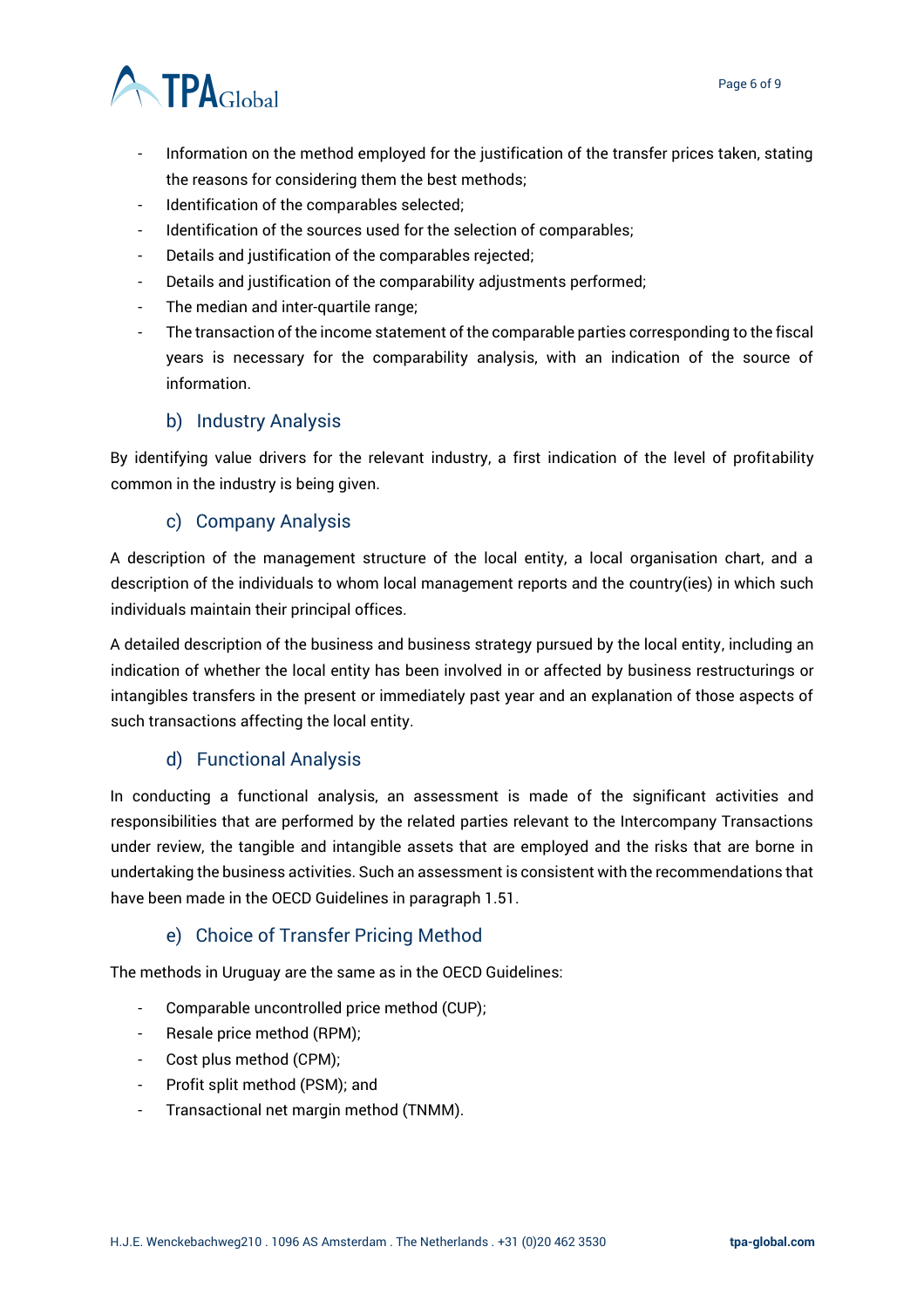There is an additional method (the 6th method) for settling the prices of the imports or exports of commodities to related entities performed through an international trader based on international prices in commodities markets.

As a general principle, the method to determine the prices of the transactions under analysis is that considered most appropriate for the type of transaction being made. In the case of commodity transactions, the CUP method is mandatory.

#### f) Economic Analysis – Benchmark Study

<span id="page-6-0"></span>From a practical point of view, although there is no specific guidance on how a comparability analysis should be done, the general guidance on comparability analysis outlined in Chapter III of the OECD Transfer Pricing Guidelines is followed. For the comparability analysis and justification, "comparable transactions" are defined as those which do not show differences affecting price, profit margin or the amount of the consideration, or only differences that can be adjusted for with a substantial degree of reliability.

There is no express treatment regarding foreign or domestic comparables. From a practical point of view, both are accepted, depending on the facts and circumstances of the case under analysis. Considering the availability of information regarding domestic transactions, domestic comparables could be preferable in certain cases.

#### g) Inter-company (IC) Legal Agreement

<span id="page-6-1"></span>Although an Inter-company legal agreement formalises the business and financial relationship between group entities, the legal agreements have a lower ranking since the OECD 2017 Guidelines made the "conduct of parties" the prevailing concept.

#### <span id="page-6-2"></span>h) Production Process for TP Relevant Returns, Documents, Forms and **Financials**

In the chart below, the existence of the filing requirements with the details of which format is used, the latest filing date, notification requirement and its deadline, thresholds to be applied in case it exists, and the required languages are demonstrated. This information can be seen respectively for CIT, master file, local file, CbCR, local forms, annual accounts and segmented P&L documentations.

|                                                 | Prepare or<br>File? | Format               | <b>Deadline</b>    | Notificatio<br>n<br>Deadline* | Threshold*<br>(Yes/No) | Local Language<br>(Yes/No)*(If<br>"No", it can be<br>filed in English) |
|-------------------------------------------------|---------------------|----------------------|--------------------|-------------------------------|------------------------|------------------------------------------------------------------------|
| <b>Corporate</b><br><b>Income</b><br><b>Tax</b> | File                | Local<br>legislation | Within 4<br>months | N/A                           | N/A                    | Yes (Spanish)                                                          |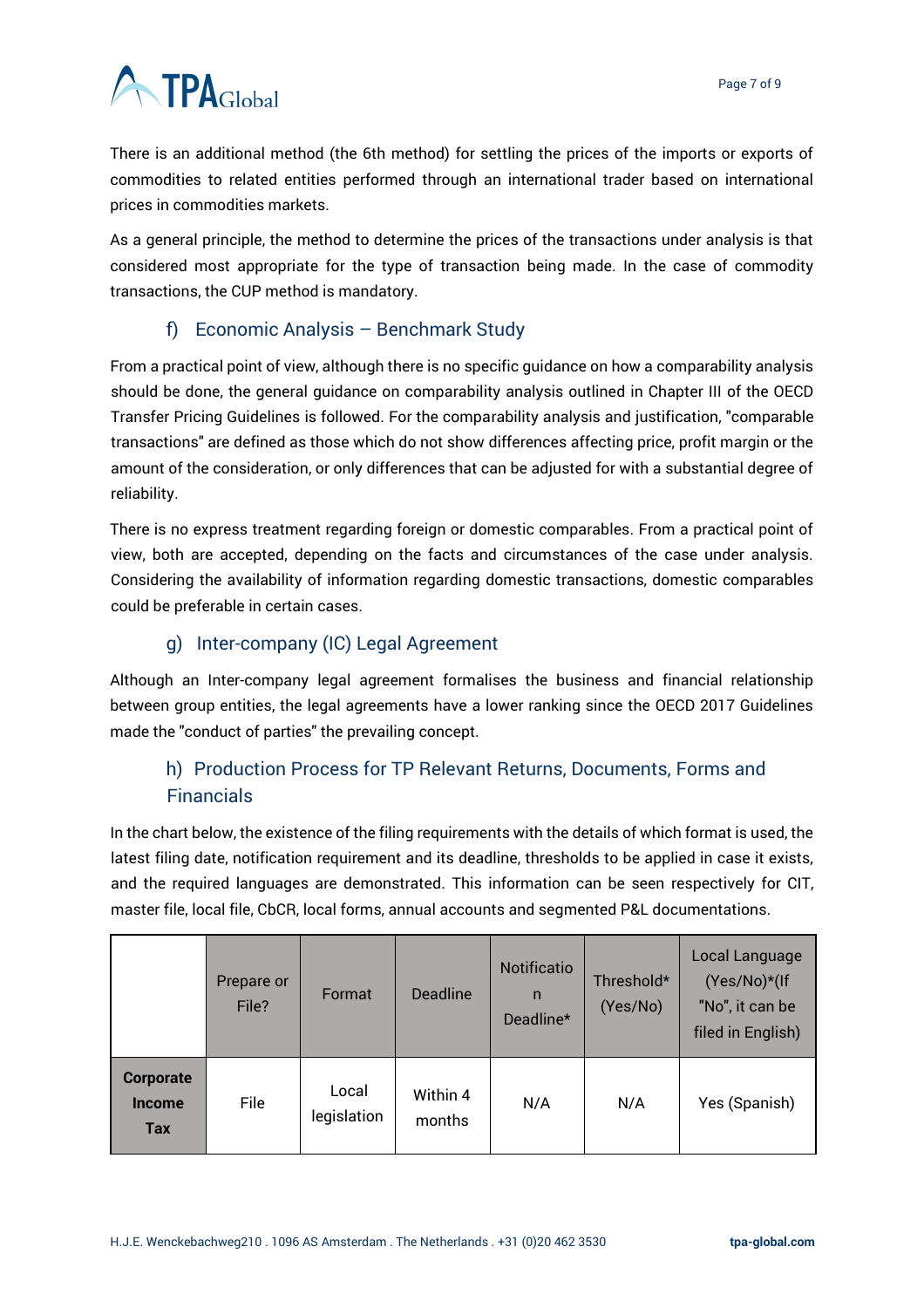

|                                     |         |                      | after the                                                |                                 |                                                            |               |
|-------------------------------------|---------|----------------------|----------------------------------------------------------|---------------------------------|------------------------------------------------------------|---------------|
|                                     |         |                      | FY-end                                                   |                                 |                                                            |               |
| <b>Master</b><br><b>File</b>        | Prepare | $N/A - TBD$          | Within 12<br>months<br>after the<br>FY-end               | N/A                             | $N/A - TBD$                                                | Yes (Spanish) |
| <b>Local File</b><br>(Form<br>3001) | File    | Local<br>legislation | Within 9<br>months<br>after the<br>FY-end                | N/A                             | 50 million<br>units $(\pm$<br>USD <sub>6</sub><br>million) | Yes (Spanish) |
| <b>CbCR</b>                         | File    | <b>XML</b><br>format | Within 12<br>months<br>after the<br>FY-end               | Last day<br>of the FY<br>of MNE | <b>EUR 750</b><br>million                                  | Yes (Spanish) |
| <b>Annual</b><br><b>Accounts</b>    | Prepare | <b>IFRS</b>          | 180 days<br>after the<br>end of the<br>financial<br>year | No                              | <b>Yes</b>                                                 | Yes (Spanish) |
| <b>Segmente</b><br>d P&L            | Prepare | Excel/Othe<br>r      | Ready<br>upon filing<br>CIT/TP<br>document<br>S.         | <b>No</b>                       | <b>No</b>                                                  | Yes (Spanish) |

\* Uruguay has signed the MCAA agreement for the filing of CBCR on 30 June 2016.

\* When the aggregate transactions subject to transfer pricing rules undertaken during the fiscal year are not more than 50 million indexed units (approximately USD 5 million), taxpayers are exempt from TP documentation obligations. However, these transactions must equally comply with the arm's length principle.

There is no formal provision to prepare transfer pricing documentation. However, in general, the documentation needs to be prepared by the filing date of the annual income tax return. The deadline to submit the income tax return is within 4 months of the end of the accounting period.